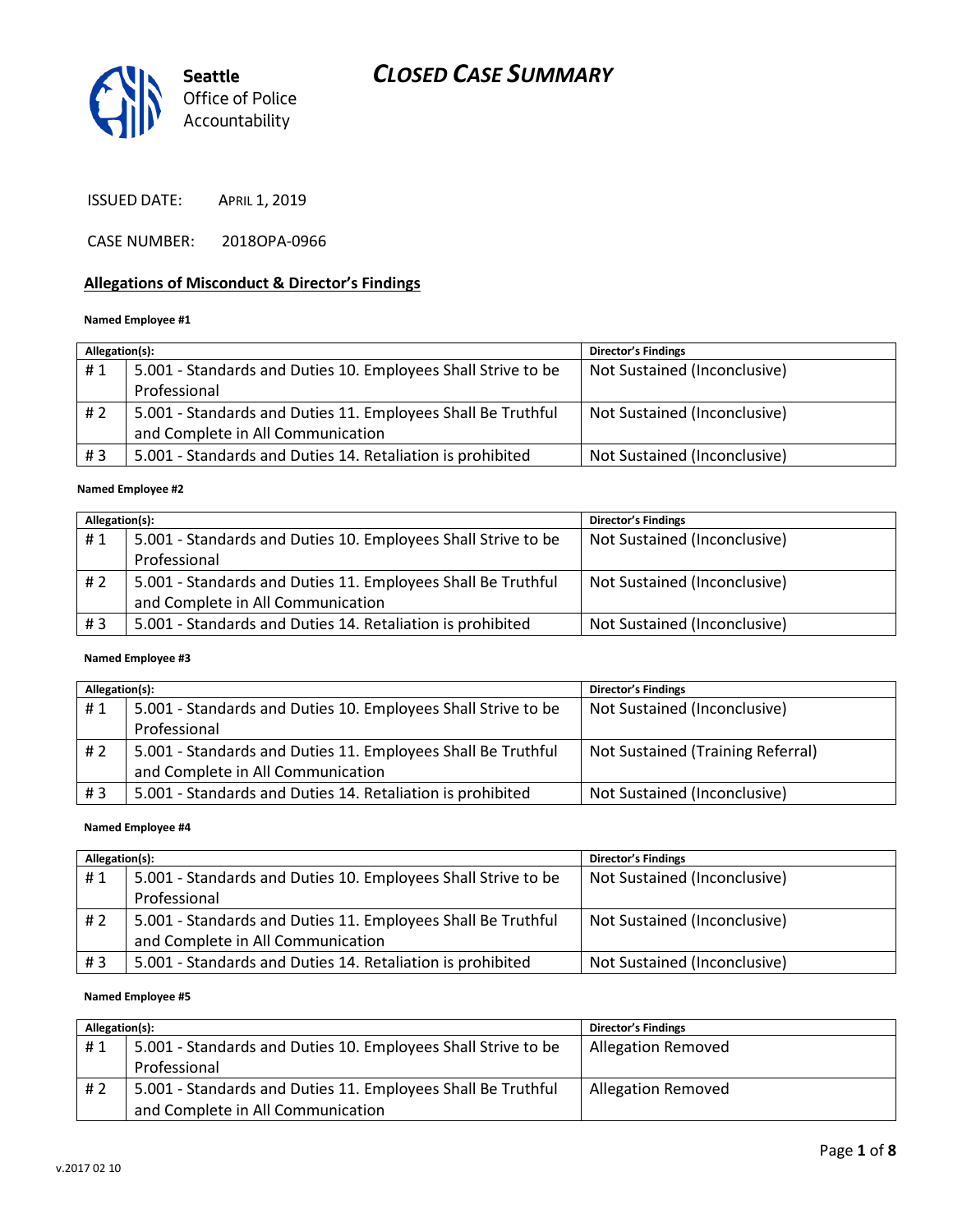OPA CASE NUMBER: 2018OPA-0966

| #3   5.001 - Standards and Duties 14. Retaliation is prohibited | Allegation Removed |
|-----------------------------------------------------------------|--------------------|

## *This Closed Case Summary (CCS) represents the opinion of the OPA Director regarding the misconduct alleged and therefore sections are written in the first person.*

### **EXECUTIVE SUMMARY:**

It was alleged that the Named Employees collectively conspired against a Sergeant in an improper attempt to get that Sergeant removed from supervising the Named Employees' squad. It was alleged that this behavior was unprofessional and constituted retaliation against the Sergeant. It was further alleged that all of the Named Employees engaged in dishonesty concerning this matter.

#### **ANALYSIS AND CONCLUSIONS:**

### **Named Employee #1 - Allegations #1** *5.001 - Standards and Duties 10. Employees Shall Strive to be Professional*

OPA received an email from an anonymous Complainant. In this email, the Complainant asserted that multiple officers, including Named Employee #1 (NE#1) and Named Employee #3 (NE#3), had worked with other officers to conspire against their then Sergeant. The aim of the conspiracy was to get the Sergeant removed from their squad. The Complainant, who OPA believes to be one of the other Named Employees given the phrasing and content of the email, said that, if NE#1 and NE#3 denied their involvement, they were lying. The email also referred to a text message chain between multiple officers and asserted that everyone on that chain was involved in the conspiracy and tried to "get [the Sergeant] in trouble." The Complainant asserted that the Sergeant was a "horrible supervisor" and that they were doing the Department a "favor."

OPA subsequently initiated this investigation and identified NE#1, Named Employee #2 (NE#2), NE#3, and Named Employee #4 (NE#4) as the potential involved officers. OPA also added an unknown employee given that the complaint was sent anonymously and because OPA believed it possible that there were additional officers involved in the alleged misconduct.

As part of its investigation, OPA interviewed all of the Named Employees, including NE#2, NE#3, and NE#4 twice. OPA also interviewed the Sergeant, two witness officers, and the Precinct Captain.

NE#1 denied knowledge of the anonymous complaint. He expressed dissatisfaction with the Sergeant's leadership of the squad, but stated that he had never filed either an OPA or EEO complaint against the Sergeant. NE#1 told OPA that he may have sent text messages to other officers concerning the Sergeant, but did not recall. He further stated that he had since gotten a new phone and he no longer had access to any of his old text messages. NE#1 denied engaging in a conspiracy against the Sergeant. He stated that he was open regarding his concerns and spoke to a number of people, including the then SPOG vice president, a Lieutenant, and the Precinct Captain. He told OPA that he did not engage in any of the misconduct alleged against him in this case.

NE#2 denied that he sent the anonymous complaint. He acknowledged that he sent texts to the other officers concerning the Sergeant; however, he denied that the substance of those texts was that identified by the

**Seattle** *Office of Police Accountability*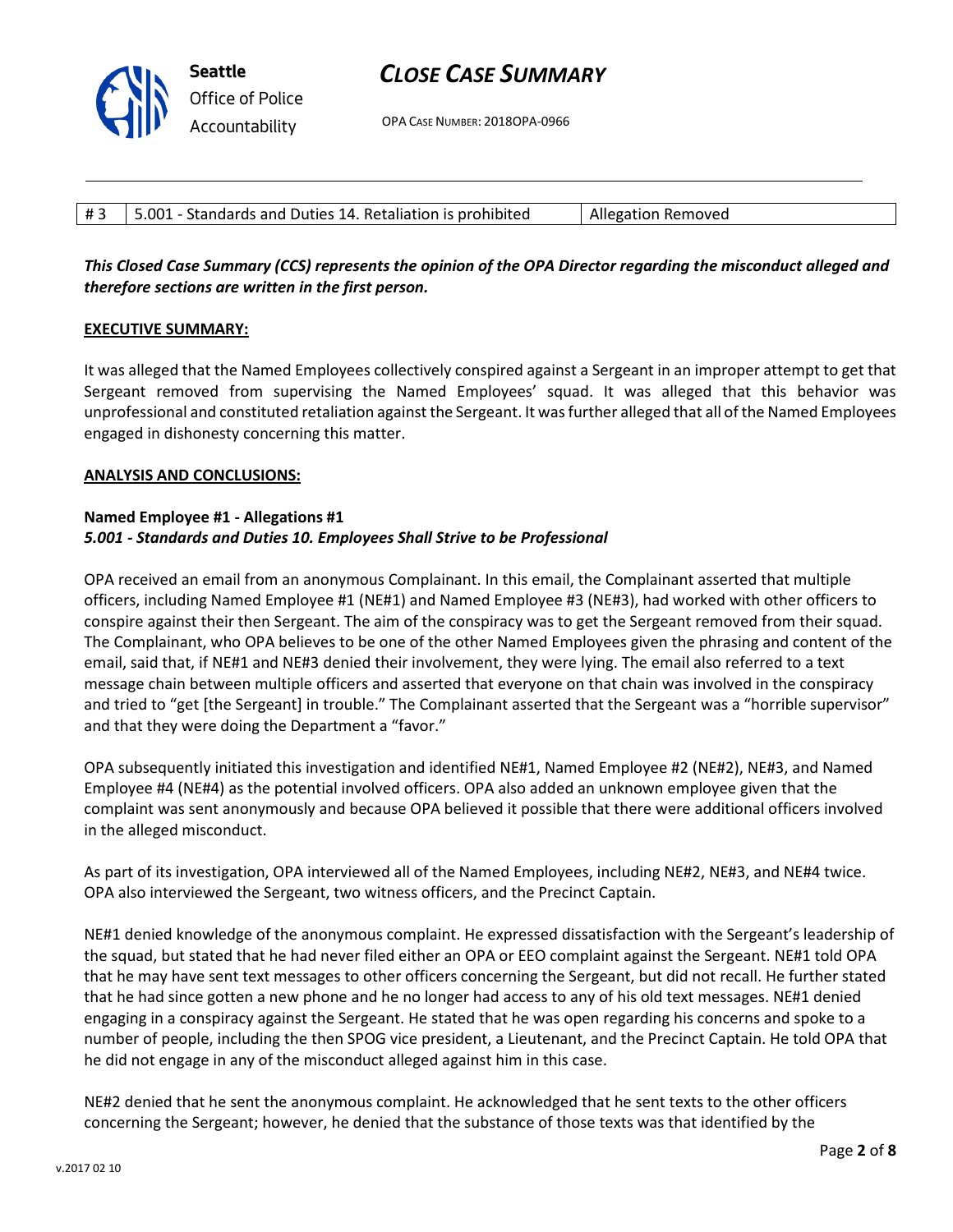

OPA CASE NUMBER: 2018OPA-0966

Complainant. He stated that he had subsequently deleted the text exchange. NE#2 further acknowledged that he had serious issues with the Sergeant and the Sergeant's leadership style, as well as informed OPA that he had filed multiple OPA and EEO complaints against the Sergeant. NE#1 told OPA, however, that he was upfront and open with these complaints and that he was not engaged in any conspiracy with other officers. He further denied acting unprofessionally or engaging in dishonesty.

NE#3 said that he had a positive relationship prior to starting working for the Sergeant; however, as with the other officers, he reported having a negative experience with the Sergeant as his direct supervisor. He stated that the Sergeant issued three negative PAS entries for his conduct. NE#3 indicated that he had never filed an OPA complaint against the Sergeant, but that one such complaint was filed against the Sergeant by OPA on NE#3's behalf. He stated that he once spoke to the Precinct Captain regarding his concerns. He told OPA that, after that meeting, the three negative PAS entries were issued against him. NE#3 opined that NE#4 was the anonymous Complainant. He based this belief on the fact that he recalled that NE#4 was very upset concerning other allegations that had been made against NE#2. These allegations included that NE#2 purportedly frequently used racist and sexist language, including slurs towards African-American people. NE#3 stated that he exchanged texts with NE#1 and NE#2, but those texts did not discuss a conspiracy and were simply complaints about the Sergeant. NE#3 denied engaging in any conspiracy against the Sergeant, or engaging in any of the other conduct alleged against him in this case.

Similar to the other Named Employees, NE#4 denied that he was the anonymous Complainant. He stated that he had no issues with the Sergeant but that NE#1, NE#2, and NE#3 did. NE#4 recalled that the officers' relationship with the Sergeant started out fine, but worsened significantly over time. NE#4 stated that NE#1, NE#2, NE#3 were the primary officers who had issues with the Sergeant. NE#4 told OPA that he would have coffee with the other officers and that they would consistently complain against the Sergeant. He stated that he sent text messages to the other Named Employees. These messages were sent from his personal cell phone and he apparently did not retain them. NE#4 recalled one instance where NE#3 told a female officer, who did not agree with NE#3 that the Sergeant was a poor supervisor, that the Sergeant had said that he wanted to have sex with her. NE#4 stated that he then raised this exchange with the Sergeant. While NE#4 denied being aware of any conspiracy, he indicated that NE#3 particularly had issues with the Sergeant and would not let those issues go. NE#4 denied that he engaged in any of the misconduct alleged against him.

The female officer referenced by NE#4 recalled that NE#3 complained to her about the Sergeant. She told OPA that she asked him to not discuss it with her anymore. She denied that NE#3 told her that the Sergeant wanted to have sex with her. She said that she was unaware of anyone plotting against the Sergeant.

The Sergeant speculated that NE#2 was the anonymous Complainant because NE#2 had previously used the language in the complaint when he called the Sergeant a "horrible supervisor" to the Sergeant's face. He stated that when he was first assigned to the Named Employees' squad, he imparted new directions that he believed were consistent with the mission and expectations of his supervisors. He told OPA that the officers in that squad would sleep on duty, did not engage in "directed patrols," and were generally unproductive. The Sergeant specifically identified NE#1, NE#2, and NE#3, as well as another officer not named in this case, as the main culprits of this behavior. The Sergeant told OPA that he was informed by another officer that NE#1, NE#2, NE#3, and others were conspiring against him. The Sergeant stated that he had never had an EEO complaint filed against him until he was assigned to this squad and, after that point, he received enough EEO and OPA complaints to trigger an Early Invention System alert. The Sergeant said that, at one point, NE#3 informed him of several officers' intent to prevent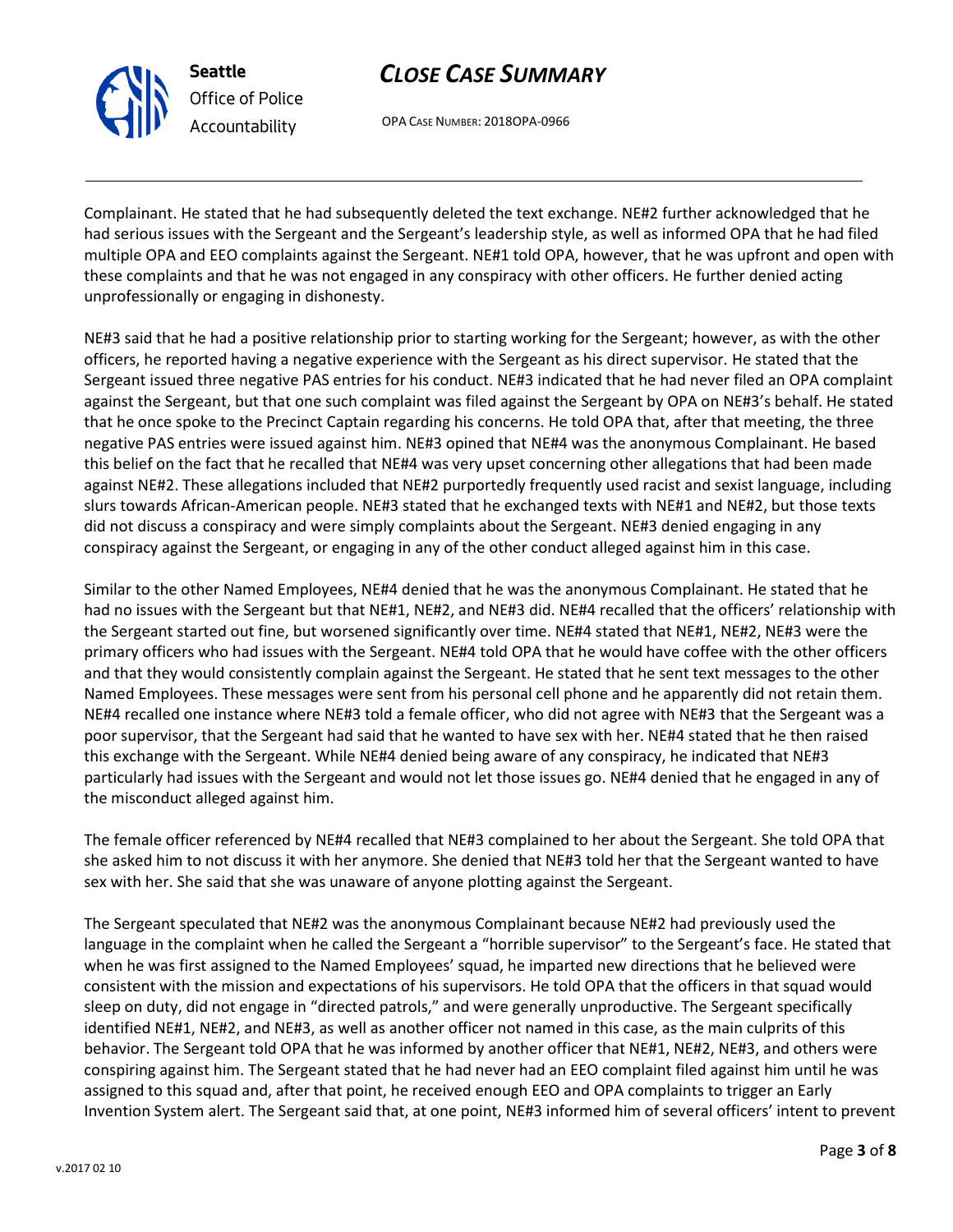

OPA CASE NUMBER: 2018OPA-0966

him from being promoted. He believed that NE#2 was involved in this, but said that he did not think that NE#1 was an active participant. The Sergeant stated that he was informed that officers, including NE#2, bad mouthed him to other officers. However, he said that he did not have any evidence to conclusively prove that there was a plot against him.

Based on the Sergeant's statements concerning his conversation with NE#3 about the alleged plot, OPA reinterviewed NE#3. NE#3 recalled the conversation and confirmed that it occurred in an alley. He stated that he told the Sergeant that two officers were trying to get the Sergeant and the then-Watch Lieutenant reassigned. NE#3 stated that he was referring to NE#2 and NE#4. NE#3 said that, on another occasion, he spoke to NE#2 and NE#4 in the precinct lunchroom and that they asked him to participate in trying to get the Sergeant and the Watch Lieutenant transferred. NE#3 recalled that he asked to be left out of it. He indicated that he informed both the Sergeant and the Precinct Captain of this conversation. NE#3 was asked why he did not report this information to OPA during his first interview and he stated that he did not know. He again raised the fact that he informed both the Sergeant and the Captain of this. He said that he was not being untruthful and that he did not put everything together in his mind until his second interview. NE#3 recalled that NE#2 said that he would file multiple OPA complaints against the Sergeant to get him removed from the squad. NE#3 stated that NE#2 was involved in the conspiracy and NE#4 "maybe" was as well. NE#3 told OPA that he did not believe that NE#1 was involved. NE#3 told OPA that he also informed the Captain of the above via email. OPA located and review the email and it was consistent with NE#3's recollection.

OPA interviewed the Precinct Captain who said that he was aware of issues involving NE#1, NE#2, and NE#3. He stated that he received and reviewed the email sent to him by NE#3 and that they later had a meeting to address NE#3's complaints against the Sergeant. The Captain told OPA that he "vaguely" remembered NE#3 telling him that NE#2 and NE#4 were intending on filing OPA complaints against the Sergeant, potentially inappropriately. He confirmed that he did not report this information to OPA.

OPA also re-interviewed NE#2 and NE#4. Both denied the allegations made by NE#3 in his second interview. NE#4 added that he currently works for the Sergeant at the Sergeant's request and that they have a positive relationship.

Lastly, OPA interviewed an officer who was not named in this case, but who was alleged to have engaged in some of the plotting against the Sergeant. Like NE#1, NE#2, and NE#3, the witness officer identified issues with the Sergeant's leadership style. However, he denied that he, or any of the other Named Employees, conspired against the Sergeant. The witness officer also denied that he was the anonymous Complainant. The witness officer stated that he, NE#1, NE#2, and NE#3 had a phone conversation with the Precinct Captain in which they raised issues with the Sergeant. The witness officer told OPA that no action came from this meeting. The witness officer acknowledged that he sent text messages to some of the Named Employees concerning the Sergeant. However, he stated that they were concerning general complaints against the Sergeant, not a plot to undermine him.

This case is extremely concerning. If the allegations are true, the underlying conduct would constitute violations of multiple policies by the Named Employees. As a general matter, the Named Employees all contradict and point fingers at each other. There is some evidence supporting a finding that all of them violated the policies alleged herein; however, it does not rise to the level of proof necessary in this investigation. I note that the Sergeant, himself, confirmed that there was insufficient evidence to establish that the plotting against him actually occurred. As such, and even though I loathe to reach this decision as I believe that some or all of the Named Employees took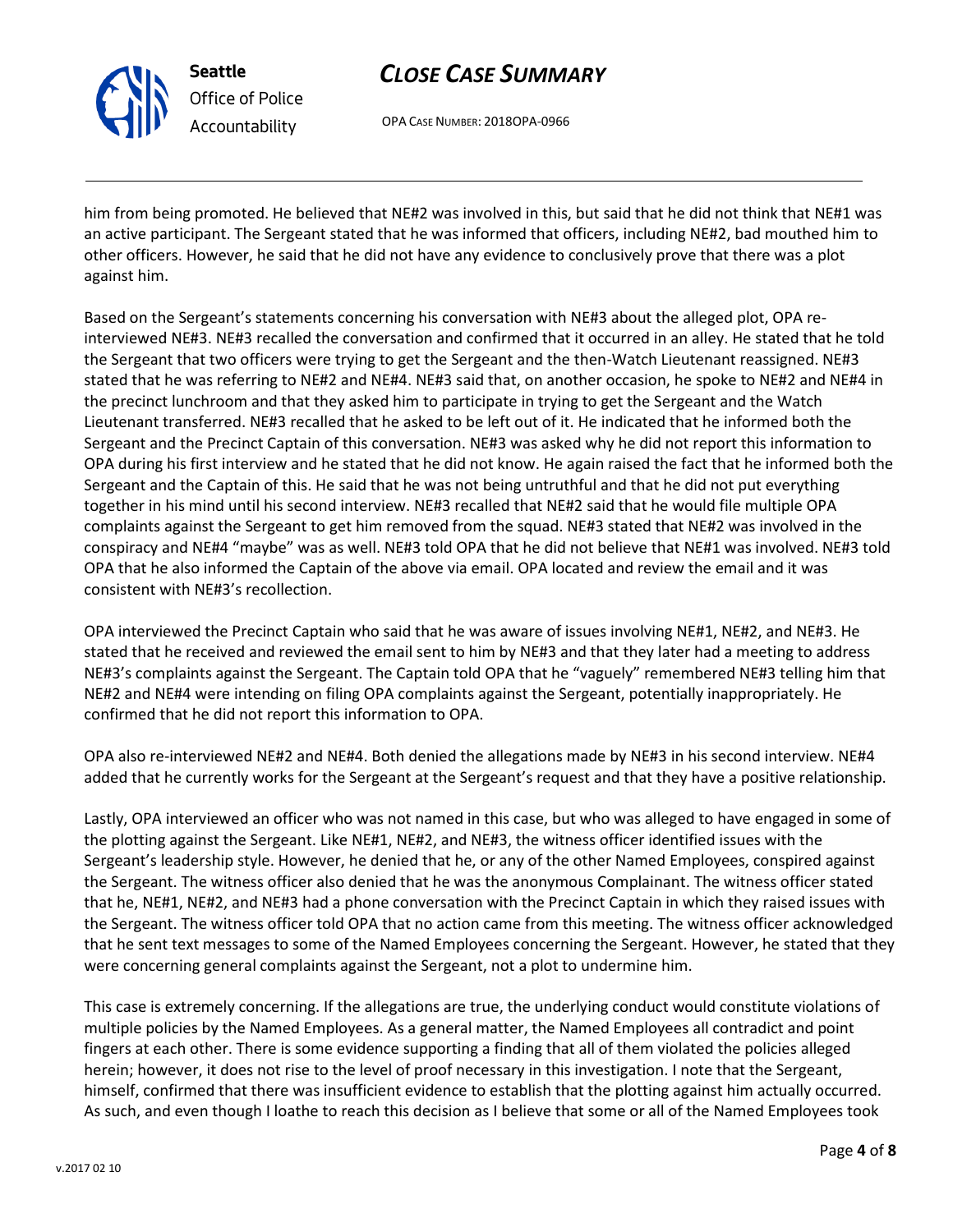

OPA CASE NUMBER: 2018OPA-0966

part in a conspiracy against the Sergeant and then repeatedly and consistently lied about it, I recommend that this allegation, as well as Allegation #3, be Not Sustained – Inconclusive against NE#1, NE#2, NE#3, and NE#4.

Recommended Finding: **Not Sustained (Inconclusive)**

### **Named Employee #1 - Allegation #2** *5.001 - Standards and Duties 11. Employees Shall Be Truthful and Complete in All Communication*

As with Allegations #1 and #3, and even though I have concerning regarding the veracity of their statements, I also issue a Not Sustained – Inconclusive finding on this allegation to NE#1, NE#2, and NE#4. I reach a different decision for NE#3, as discussed more fully below.

Recommended Finding: **Not Sustained (Inconclusive)**

### **Named Employee #1 - Allegation #3** *5.001 - Standards and Duties 14. Retaliation is prohibited*

For the same reasons as stated above (*see* Named Employee #1, Allegation #1), I recommend that this allegation be Not Sustained – Inconclusive.

Recommended Finding: **Not Sustained (Inconclusive)**

## **Named Employee #2 - Allegations #1** *5.001 - Standards and Duties 10. Employees Shall Strive to be Professional*

For the same reasons as stated above (*see* Named Employee #1, Allegation #1), I recommend that this allegation be Not Sustained – Inconclusive.

Recommended Finding: **Not Sustained (Inconclusive)**

## **Named Employee #2 - Allegation #2**

*5.001 - Standards and Duties 11. Employees Shall Be Truthful and Complete in All Communication*

For the same reasons as stated above (*see* Named Employee #1, Allegation #2), I recommend that this allegation be Not Sustained – Inconclusive.

Recommended Finding: **Not Sustained (Inconclusive)**

## **Named Employee #2 - Allegation #3** *5.001 - Standards and Duties 14. Retaliation is prohibited*

For the same reasons as stated above (*see* Named Employee #1, Allegation #1), I recommend that this allegation be Not Sustained – Inconclusive.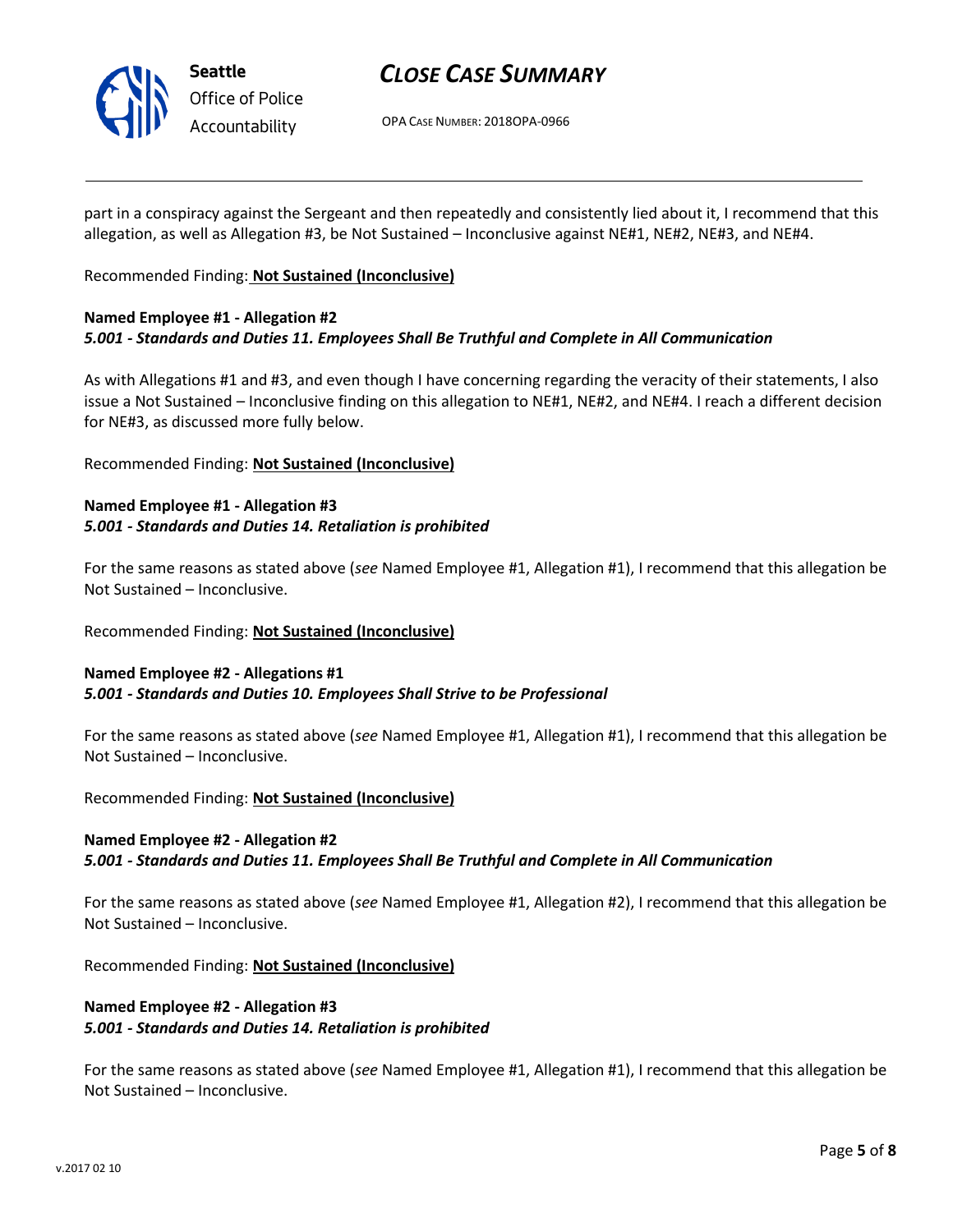

OPA CASE NUMBER: 2018OPA-0966

#### Recommended Finding: **Not Sustained (Inconclusive)**

### **Named Employee #3 - Allegations #1** *5.001 - Standards and Duties 10. Employees Shall Strive to be Professional*

For the same reasons as stated above (*see* Named Employee #1, Allegation #1), I recommend that this allegation be Not Sustained – Inconclusive.

Recommended Finding: **Not Sustained (Inconclusive)**

### **Named Employee #3 - Allegation #2**

### *5.001 - Standards and Duties 11. Employees Shall Be Truthful and Complete in All Communication*

With regard to dishonesty concerning the alleged conspiracy and the involvement of himself and other officers in same, I find that this allegation is inconclusive for NE#3 given the same reasons as discussed in the context of NE#1, NE#2, and NE#4. However, NE#3 additionally provided substantially incomplete testimony to OPA, even when asked a direct question at his first interview that should have elicited the information concerning NE#2 stating that he would improperly file OPA complaints against the Sergeant.

NE#3 did not have a plausible explanation for why he did not initially share this information with OPA. He stated that he was unclear at his first interview and did not fully recall what had occurred until OPA brought him back in for requestioning.

I find the incomplete information provided by NE#3 during his first OPA interview to be bordering on the intentional misleading of OPA. In this respect, I find the decision on whether NE#3 lied to OPA to be a close call. Ultimately, however, I do not recommend that this allegation be Sustained for two reasons. First, NE#3 did disclose the substance of his second OPA interview to his supervisors, both orally and in writing. Second, OPA does not believe that it can meet the evidentiary burden necessary to conclude that NE#3 was deliberately and materially dishonest. As such, instead of a Sustained finding, I recommend that NE#3 receive the below Training Referral.

• **Training Referral**: NE#3 should be reminded of the importance of being truthful in his OPA interviews. NE#3 should be informed that his failure to provide complete information here nearly resulted in a Sustained finding for dishonesty. This counseling and any associated retraining should be documented and this documentation should be maintained in an appropriate database.

#### Recommended Finding**: Not Sustained (Training Referral)**

## **Named Employee #3 - Allegation #3** *5.001 - Standards and Duties 14. Retaliation is prohibited*

For the same reasons as stated above (*see* Named Employee #1, Allegation #1), I recommend that this allegation be Not Sustained – Inconclusive.

#### Recommended Finding: **Not Sustained (Inconclusive)**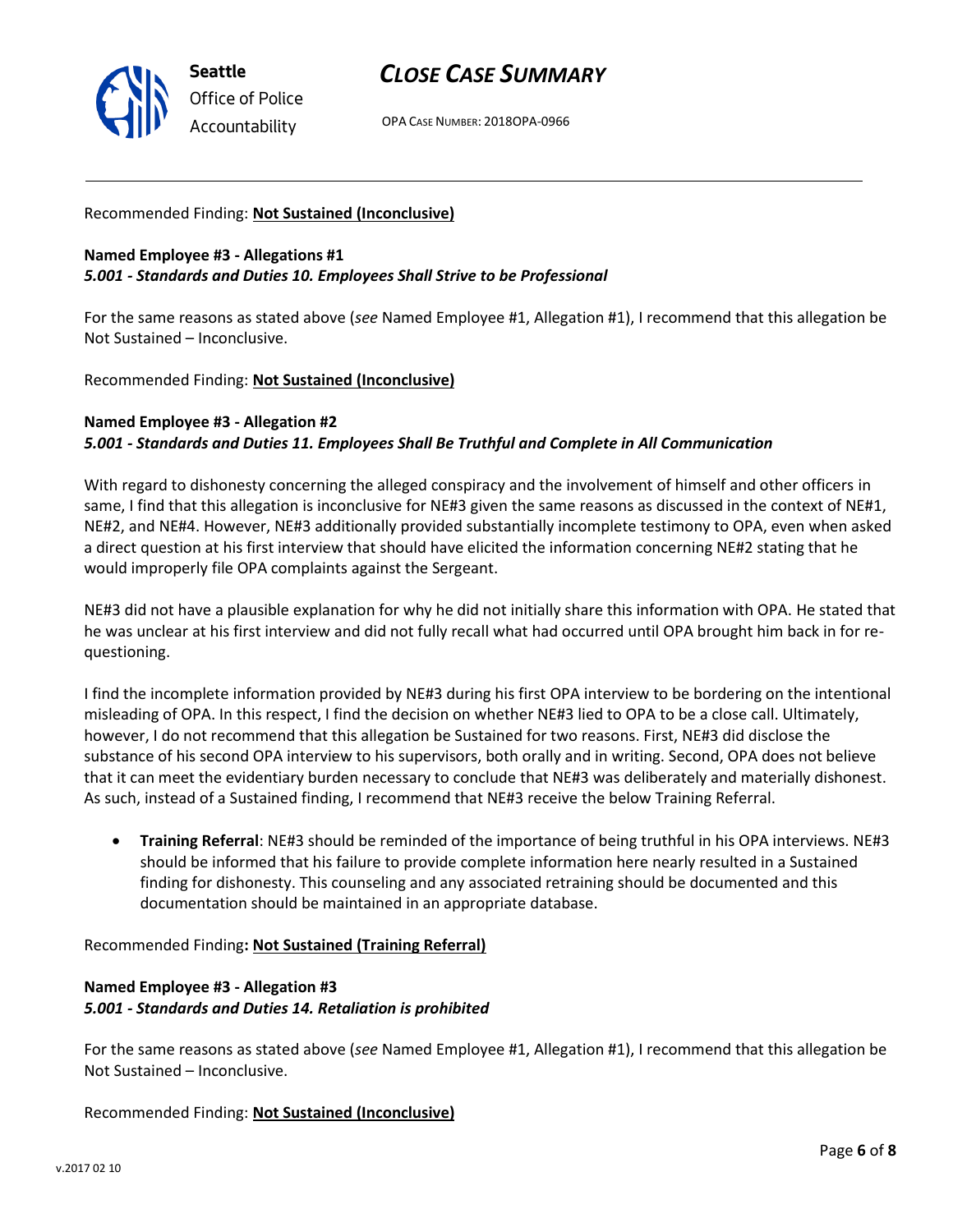**Named Employee #4 - Allegations #1** *5.001 - Standards and Duties 10. Employees Shall Strive to be Professional*

For the same reasons as stated above (*see* Named Employee #1, Allegation #1), I recommend that this allegation be Not Sustained – Inconclusive.

Recommended Finding**: Not Sustained (Inconclusive)**

**Seattle**

*Office of Police Accountability*

## **Named Employee #4 - Allegation #2** *5.001 - Standards and Duties 11. Employees Shall Be Truthful and Complete in All Communication*

For the same reasons as stated above (*see* Named Employee #1, Allegation #2), I recommend that this allegation be Not Sustained – Inconclusive.

Recommended Finding: **Not Sustained (Inconclusive)**

### **Named Employee #4 - Allegation #3** *5.001 - Standards and Duties 14. Retaliation is prohibited*

For the same reasons as stated above (*see* Named Employee #1, Allegation #1), I recommend that this allegation be Not Sustained – Inconclusive.

Recommended Finding: **Not Sustained (Inconclusive)**

### **Named Employee #5 – Allegation #1** *5.001 - Standards and Duties 10. Employees Shall Strive to be Professional*

OPA was unable to conclusively identify who the unknown employee was in this case. As such, I recommend that all of the allegations concerning the unknown employee be removed.

Recommended Finding: **Allegation Removed**

#### **Named Employee #5 – Allegation #2** *5.001 - Standards and Duties 11. Employees Shall Be Truthful and Complete in All Communication*

For the same reasons as stated above (*see* Named Employee #5, Allegation #1), I recommend that this allegation be removed.

Recommended Finding: **Allegation Removed**

**Named Employee #5 – Allegation #3** *5.001 - Standards and Duties 14. Retaliation is prohibited*